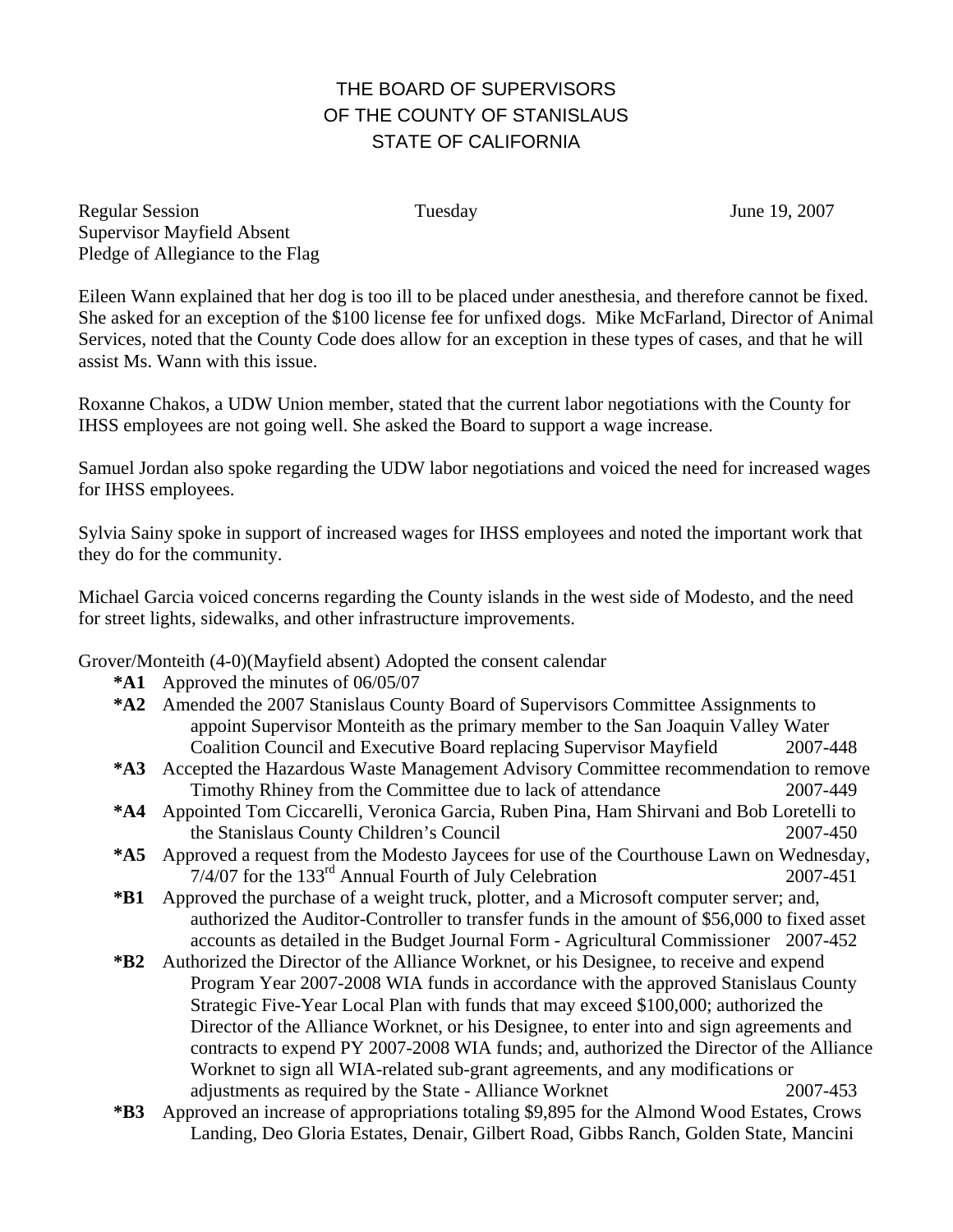Park Homes, Monterey Park, North McHenry, Olympic Tract, Peach Blossom Estates, Richland Tract, Sunset Oaks, Sylvan Village No. 2, and Schwartz-Baize Lighting Districts; and, authorized the Auditor-Controller to increase estimated revenue and appropriations as detailed in the Budget Journal Form - Auditor-Controller 2007-454

**\*B4** Approved Agreement No. MS-0708-14 with the California Department of Aging for administration of the Multipurpose Senior Services Program (MSSP) for FY 2007-2008 to provide supportive services for frail elderly residents of Stanislaus County; and, authorized the Director of the CSA, or his Assistant Director Designee to sign agreement No. MS-0708-14 and any amendments, not to exceed the agreement amount of \$857,000 – CSA 2007-455

- **\*B6** Approved a resolution authorizing the issuance, offer and sale of bonds not to exceed \$9,900,000 of the School Facilities Improvement District No. 1 on behalf of the Turlock Unified School District; and, approved the Board of Supervisors, the CEO and all other County officers and employees to do all things necessary for the issuance, offer and sale of said bonds - County Counsel 2007-457
- **\*B7a** Adopted the decision of the Nuisance Abatement Hearing Board regarding 5400 Pioneer Road, Hughson, CA (CE No. 06-764) – DER 2007-458
- **\*B7b** Adopted the decision of the Nuisance Abatement Hearing Board regarding 0 Kern Street, Westley, CA (CE No. 07-158) – DER 2007-459
- **\*B7c** Adopted the decision of the Nuisance Abatement Hearing Board regarding 8511 Highway 33, Westley, CA (CE No. 07-14) – DER 2007-460
- **\*B8** Adopted the decision of the Nuisance Abatement Hearing Board regarding cost accounting to abate the Nuisance CE No. 06-752 at 1513 El Dorado Avenue, Modesto, California – DER 2007-461
- **\*B9** Approved the California Department of Health Services contract for the continuation of the Immunization Assistance Program for the period of 07-01-07 through 06-30-08; and, authorized the HSA Managing Director, or her Designee, to sign and execute the contract – HSA 2007-462
- **\*B10** Appointed Jami Aggers as the Assistant Director of Environmental Resources at an annual salary of  $$101,004$  which exceeds the mid-point of Band  $E - DER$  2007-463
- **\*B11** Authorized the Sheriff to appoint Robin Muirhead to a full-time Crime Analyst position at an hourly rate of \$27.46 which is the fifth step of the salary range – Sheriff 2007-464
- **\*B12** Awarded a contract for the tenant improvements for the Administration Area of the Founders Room to Wylie Construction in an amount not to exceed \$396,000; and, adjusted the budget as recommended including \$100,000 for support and contingency funds from the Central Valley Center for the Arts (CVCA) – CEO 2007-465
- **\*B13** Awarded a contract to Ragsdale and Sons in the amount of \$105,856 to pave the parking lot of Juvenile Hall and authorized the GSA-Purchasing Agent to sign the contract on behalf of the County; directed the Auditor-Controller to transfer existing funds budgeted in various accounts in the Probation Institutions FY 2006-2007 budget to the Structures and Improvements Fixed Assets account for this project; and, authorized the Auditor-Controller to carry these funds forward to FY 2007-2008 to complete the project – Probation 2007-466
- **\*C1** Finds that Ordinance C.S. 999 amending §11.04.040 of the Stanislaus County Code to add a speed zone on Tim Bell Road in the Waterford area is not subject to CEQA (Public Resources Code, §2100 et. seq.); and, introduced and waived the first reading of Ordinance C.S. 999 amending Title 11 of the Stanislaus County Code – PW

ORD-55-C-3 2007-467

**<sup>\*</sup>B5** Accepted a County Self Assessment for the CSA and the Probation Department to support Child Welfare Services – CSA 2007-456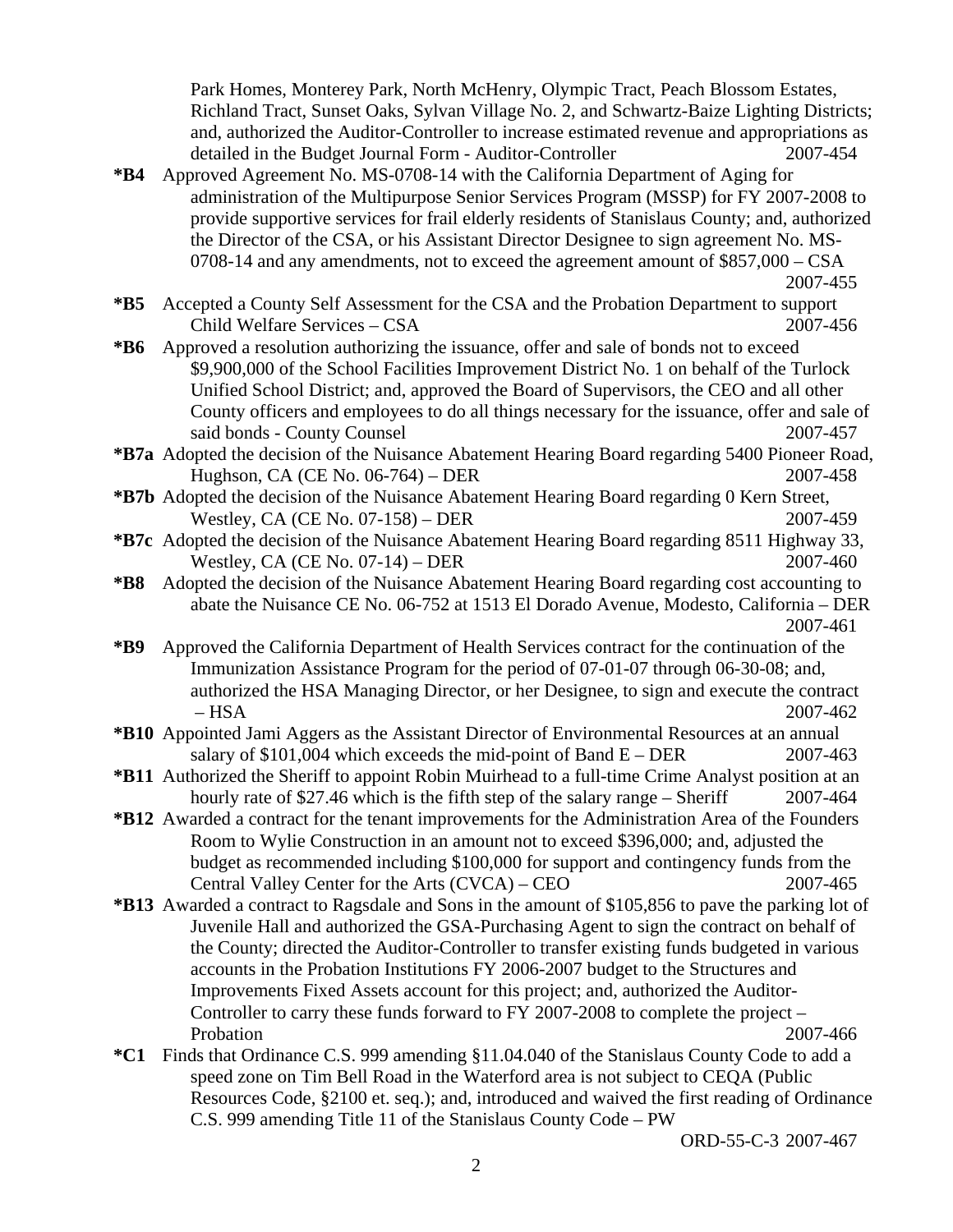- **\*C2** Finds that Ordinance C.S. 1000 amending §11.08.020 of the Stanislaus County Code to add a no parking zone on McClure Road in the Modesto area is not subject to CEQA (Public Resources Code, §2100 et. seq.); and, introduced and waived the first reading of Ordinance C.S. 1000 – PW ORD-55-C-4 2007-468
- **\*C3** Considered and adopted a Resolution of Necessity to acquire Real Property or Interest in Real Property by Eminent Domain for the State Route 219 widening project, parcel owner H A J Ranch, a Partnership, et al., for APN: 003-009-035, and made the findings contained  $therein - PW$  2007-469
- **\*C4** Considered and adopted a Resolution of Necessity to acquire Real Property or Interest in Real Property by Eminent Domain for the State Route 219 widening project, parcel owner Amarjit S. Dhaliwal, et ux., for APN: 135-045-038, and made the findings contained  $therein - PW$  2007-470
- **\*D1** Rescinded all or a portion of Williamson Act Contract #1971-0101 and 1971-0230 (Blue Hill Road, west of Newman) and approved a new contract pursuant to Minor Lot Line Adjustment 2006-46 (Oak Pine Ranch & Jensen Trust); authorized the Planning Director to execute new contracts; finds the new contract or contracts would enforceably restrict the adjusted boundaries of the parcel for an initial term for at least as long as the unexpired term of the rescinded contract or contracts, but for not less than 10 years; finds there is no net decrease in the amount of the acreage restricted; in cases where two parcels involved in a lot line adjustment are both subject to contracts rescinded pursuant to this section, this finding will be satisfied if the aggregate acreage of the land restricted by the new contracts is at least as great as the aggregate acreage restricted by the rescinded contracts; finds at least 90 percent of the land under the former contract or contracts remains under the new contract or contracts; finds after the lot line adjustment, the parcels of land subject to contract will be large enough to sustain their agricultural use, as defined in §51222; finds the lot line adjustment would not compromise the long-term agricultural productivity of the parcel or other agricultural lands subject to a contract or contracts; finds the lot line adjustment is not likely to result in the removal of adjacent land from agricultural use; and, finds the lot line adjustment does not result in a greater number of developable parcels than existed prior to the adjustment, or an adjusted lot that is inconsistent with the general plan – Planning 2007-471

Grover/Monteith (2-2)(DeMartini and O'Brien opposed)(Mayfield absent) **6:40 pm** The **motion failed** to accept and approve the recommended Proposed Budget for FY 2007-2008 from the CEO except for the payment of \$5,000 for the Modesto Symphony portion of the Community Support Budget located on page 474 of the FY 2007-2008 Proposed Budget; and, to make an adjustment to the Board's compensation in accordance with the Stanislaus County Ordinance Code Subsection D of §2.04.030

O'Brien/DeMartini (4-0)(Mayfield absent) **6:40 pm** Accepted and approved the recommended Proposed Budget for FY 2007-2008 from the CEO except for the payment of \$5,000 for the Modesto Symphony portion of the Community Support Budget located on page 474 of the FY 2007-2008 Proposed Budget; authorized the CEO and the Auditor-Controller to make the necessary technical adjustments to implement the approved Proposed Budget; amended the Salary and Position Allocation Resolution to reflect the recommended changes in the Proposed Budget, which provides for position and classification changes as outlined in the Staffing Impacts section of the report and detailed in Attachment A to be effective with the start of the first pay period beginning after 07/01/07; approved contracts and/or agreements listed on Attachment B of the report in cumulative amounts of \$100,000 or greater as of 07/01/03; directed the CEO to prepare the Final Budget and set the public hearing for consideration of the Final Budget on 09/11/07, at 9:15 a.m., and 09/12/07 and 09/13/07, at 9:00 a.m., if necessary; and, declined to approve